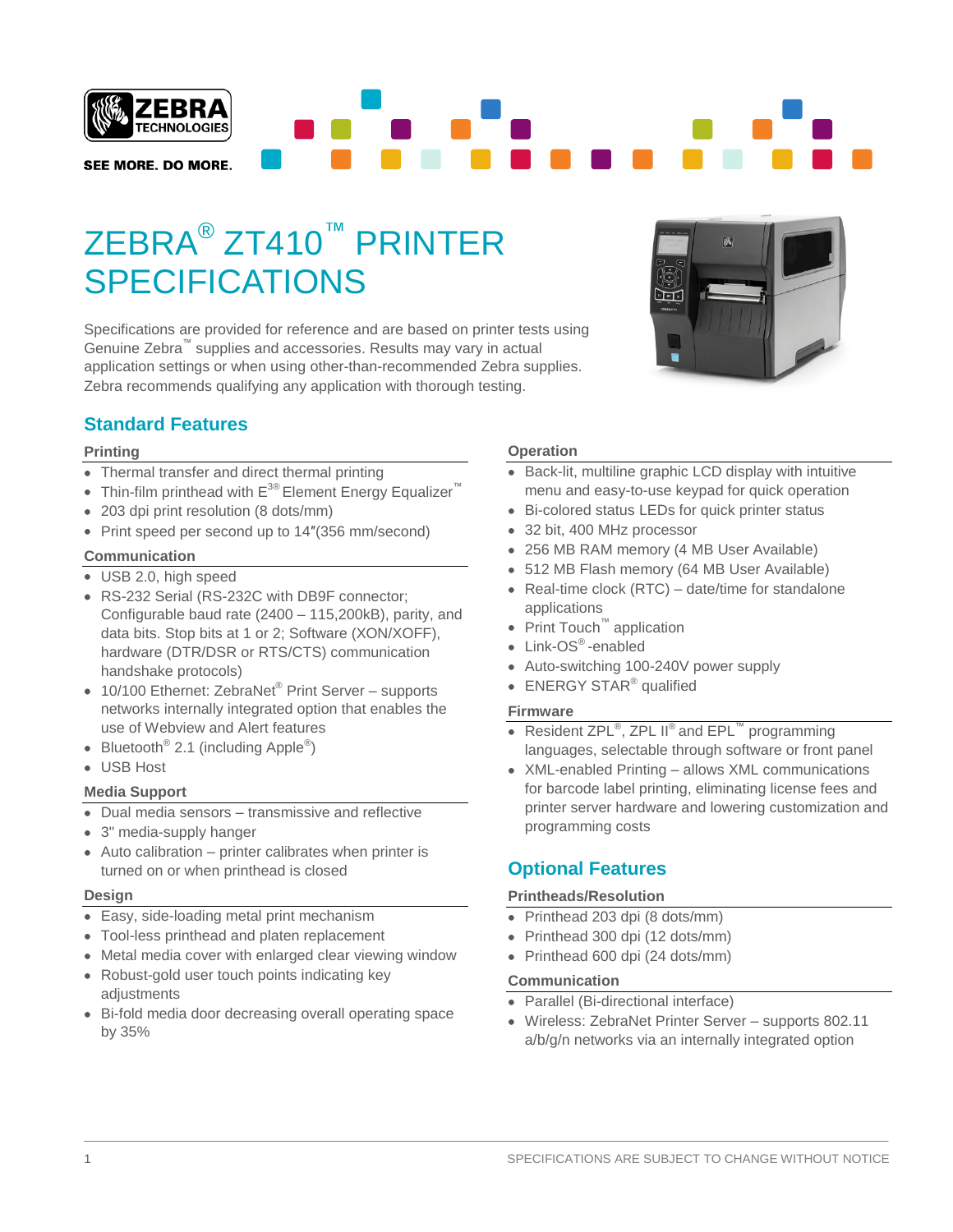

SEE MORE. DO MORE.

### **Media Handling**

- **Rewind:** internally rewinds a full roll of printed labels on 3" core, or peels and rewinds liner (Factory installed only)
- **Peel** choice of two options:
- Front-mount, passive peel option
- Liner take-up option additional full-roll liner take-up spindle accommodates standard printer base
- **Cutter:** front-mount guillotine cutter and catch tray, operates under software control cutting labels individually, or in strips (not compatible with rewind and peel options)
- 1" I.D. Core media supply hanger
- Ink-side-in ribbon supply spindle

#### **Fonts**

Asian and other international scalable and smooth bitmapped fonts

#### **Power Cords**

US, Europe/UK, Israel, China, Japan, Australia, Argentina, Brazil and Taiwan

#### **RFID**

- Supports tags compatible with UHF EPC Gen 2 V1.2/ ISO 18000-6C
- Prints and encodes tags with a minimum pitch of 0.6"/16 mm
- Adaptive Encoding Technology simplifies RFID setup and eliminates complex RFID placement guidelines

#### **Keyboard Display Unit (KDU Plus™ and ZKDU):**

Enter variable data and retrieve stored forms for standalone applications (requires null modem adapter with DB9 serial cable)

#### **ZBI 2.0™**

• Field installed via activation key

### **Programming Language**

- *ZPL II:* Universal language for Zebra printers. Simplifies label formatting and enables format compatibility with existing systems that run Zebra printers.
	- Fonts: 16 resident expandable ZPL II<sup>®</sup> bitmap and two resident scalable ZPL fonts
	- Unicode: For multi-language printing
	- Web View: Connect and control Zebra barcode printers via the printer's web interface using a common web browser

- Alert: Printers equipped with ZebraNet print servers provide alerts via any email-enabled, wired or wireless device to minimize downtime

### **Link-OS Software Tools**

- **Document Design:** Quickly design a customized print solution using your business data and Zebra's intuitive, plug-and-print design tools
- **Printer Integration:** Zebra offers apps and products designed to help you integrate Zebra devices into your existing systems
- **Printer Management:** Manage your print operations locally and globally with Zebra's suite of device management tools
- **Developer Tools:** Provides you with the tools you need to create your own apps, including documentation, source code, programming languages, templates and more
- **Zebra Setup Utility:** Single-printer configuration utility
- **Zebra Printer Drivers:** Windows XP, Windows Vista® , Windows 2003, Windows 2008, Windows 7, Windows 8
- **ZebraDesigner™ Driver:** Zebra-driver compliant with Windows 95/98/2000/2003/ME/NT/XP and Windows Vista (downloadable from [www.Zebra.com\)](http://www.zebra.com/)

### **Printing Specifications**

| <b>Parameter</b>                        | $203$ dpi<br>(8 dots/mm)                                                  | 300 dpi<br>$(12$ dots/mm)                                                      | 600 dpi<br>$(24$ dots/mm)                                                             |  |
|-----------------------------------------|---------------------------------------------------------------------------|--------------------------------------------------------------------------------|---------------------------------------------------------------------------------------|--|
| Dot size<br>$(W \times L)$ :            | 0.0049" x<br>0.0049"<br>$(0.125$ mm $x$<br>$0.125$ mm)                    | $0.0033"$ x<br>0.0039"<br>$(0.084$ mm $x$<br>$0.099$ mm)                       | 0.0016''x<br>0.0016''<br>$(0.042$ mm $x$<br>$0.042$ mm)                               |  |
| Max continuous<br>media print<br>length | 157"<br>73"<br>1854 mm<br>3988 mm                                         |                                                                                | 39"<br>991 mm                                                                         |  |
| Max print width                         | 4.09" (104<br>mm)                                                         | 4.09" (104<br>mm)                                                              | 4.09''<br>$(104 \, \text{mm})$                                                        |  |
| Programmable<br>print speeds            | 2.4" (61 mm)<br>through 14"<br>(356 mm) per<br>second in 1"<br>increments | 2.4" (61 mm)<br>through 10"<br>$(254$ mm $)$ per<br>second in 1"<br>increments | $1.5''$ (38 mm)<br>through 4"<br>$(102 \text{ mm})$ per<br>second in 1"<br>increments |  |

**First Dot Location:** Measured from inside media backing edge:  $0.10" \pm .04"$  (2.5 mm, not to exceed  $-.5$ mm +1.0 mm)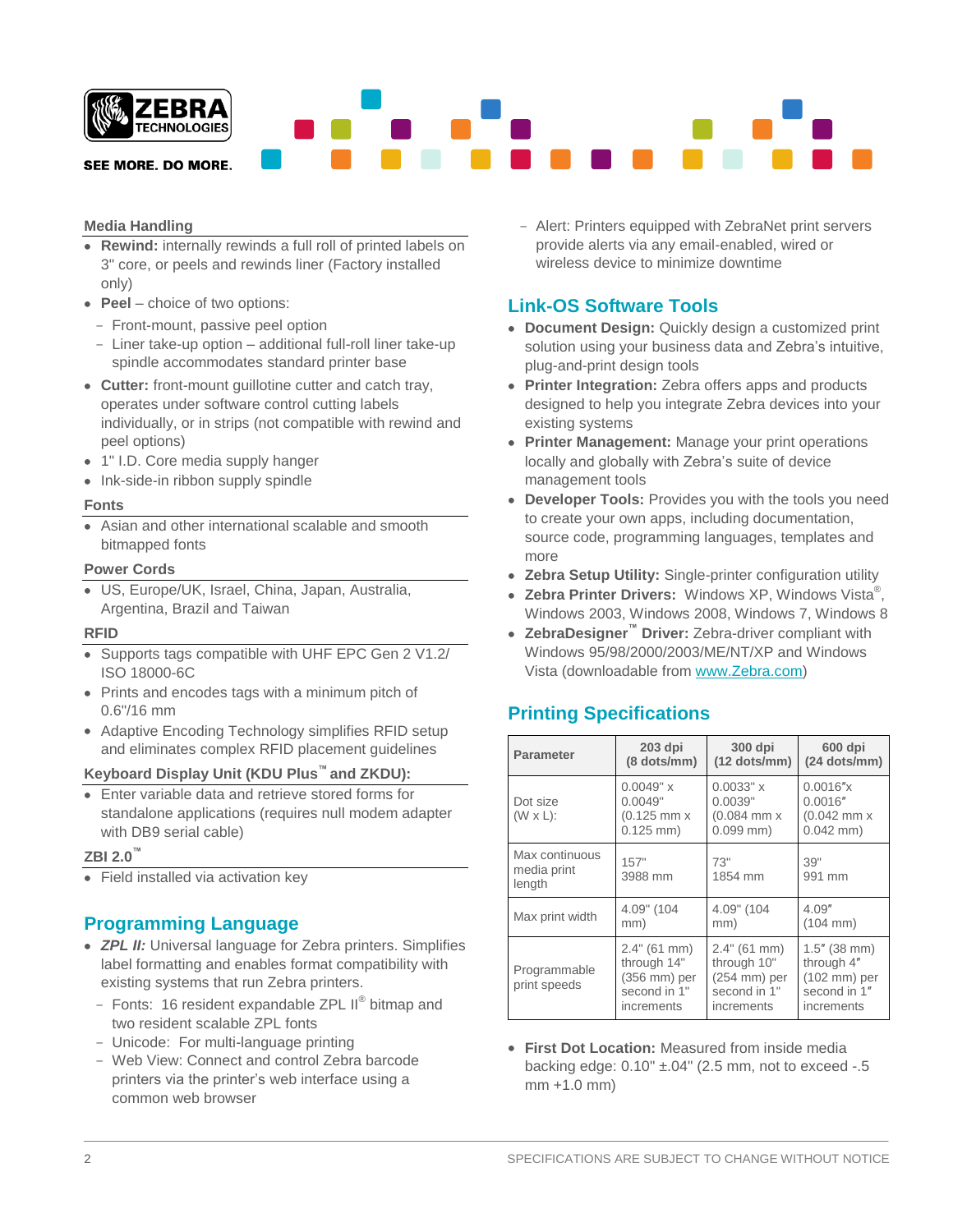

- **Media Registration Tolerance:** 
	- Vertical =  $< \pm 0.039$ " ( $\pm 1.0$  mm) on non-continuous media
	- Horizontal =  $< \pm 0.039$ " ( $\pm 1.0$  mm) within a roll of media

# **Media Specifications**

- **Media Types:** Continuous, die-cut, notch, black-mark
- **Maximum Non-continuous Label Length:** 39" (991 mm)
- **Media Web Width (Label and Liner):**
	- 1.00" (25.4 mm) to 4.50" (114 mm) Tear/Cutter
	- 1.00" (25.4 mm) to 4.25" (108 mm) Peel/Rewind
- **Minimum Label Length:**
	- Tear-off mode: 0.5" (12.7 mm)
	- Peel mode: 0.5" (12.7 mm)
	- Rewind mode: 0.5" (12.7 mm)
	- Cutter: 1.00" (25.4 mm)
- **Media Thickness (Label and Liner):**
	- 0.0023" (0.058 mm) to 0.010" (0.25 mm)
- **Maximum Media Roll Dimensions:**
	- 8.0" (203 mm) O.D. on a 3" (76 mm) I.D. core

# **Gap/Notch Sensing Standards**

| <b>Parameter</b> | <b>Dimensions</b>                                       |
|------------------|---------------------------------------------------------|
| Inter-label gap  | 0.079" - 0.157" (2 - 4 mm), preferably 0.118"<br>(3 mm) |
| Sensing notch*   | Width x Length: 0.25" x 0.12" (6 mm x 3 mm)             |
| Sensing hole*    | $0.125$ " (3 mm) diameter                               |

**\* Note**: Notch and hole position centered from 0.15" to 2.25" from media inner edge

**Fixed Transmissive Sensor Location**: 7/16" from media inner edge

# **Black Mark Sensing Standards**

| <b>Parameter</b>                                  | <b>Dimensions</b>                         |
|---------------------------------------------------|-------------------------------------------|
| Black mark length                                 |                                           |
| Width<br>Length                                   | $0.098" - 0.453"$<br>$(2.5$ mm - 11.5 mm) |
| <b>Black mark width</b>                           | $> 0.37$ " (9.5 mm)                       |
| Black mark location (within<br>inside media edge) | $0.40$ " (1 mm)                           |

- **Black Mark Density:** > 1.0 Optical Density Units (ODU)
- **Maximum Media Density:** 0.5 ODU

# **Ribbon Specifications** (Thermal Transfer Option Only)

- **Ribbon Width:** 2.00" (51 mm) to 4.33" (110 mm)
- **Maximum Ribbon Length:** 1476′ (450 m)
- **Maximum Ribbon Roll Size:** 450 m: 3.2" (81.3 mm) O.D. on a 1.0" (25.4 mm) I.D. core
- **Ribbon Wound Ink-side Out:** Ribbon wound ink-side in can be used with the optional ribbon spindle

# **ZPL Printer Fonts**

- Fonts A, B, C, D, E, F, G, H and GS are expandable up to 10 times, height and width independently. However, fonts E and H (OCR-A and OCR-B) are not considered "in-spec" when expanded.
- The scalable smooth font 0 (CG Triumvirate™ Bold Condensed\*) is expandable on a dot-by-dot basis, height and width independent, while maintaining smooth edges. Maximum character size depends on available memory.
- IBM Code Page 850 international character sets are available in the fonts A, B, C, D, E, F, G and 0 through software control
- Code Page 1250, 1252, 1253, 1254, 1255 Support with font 0

 *\*Contains UFST*® *from Agfa Monotype Corporation*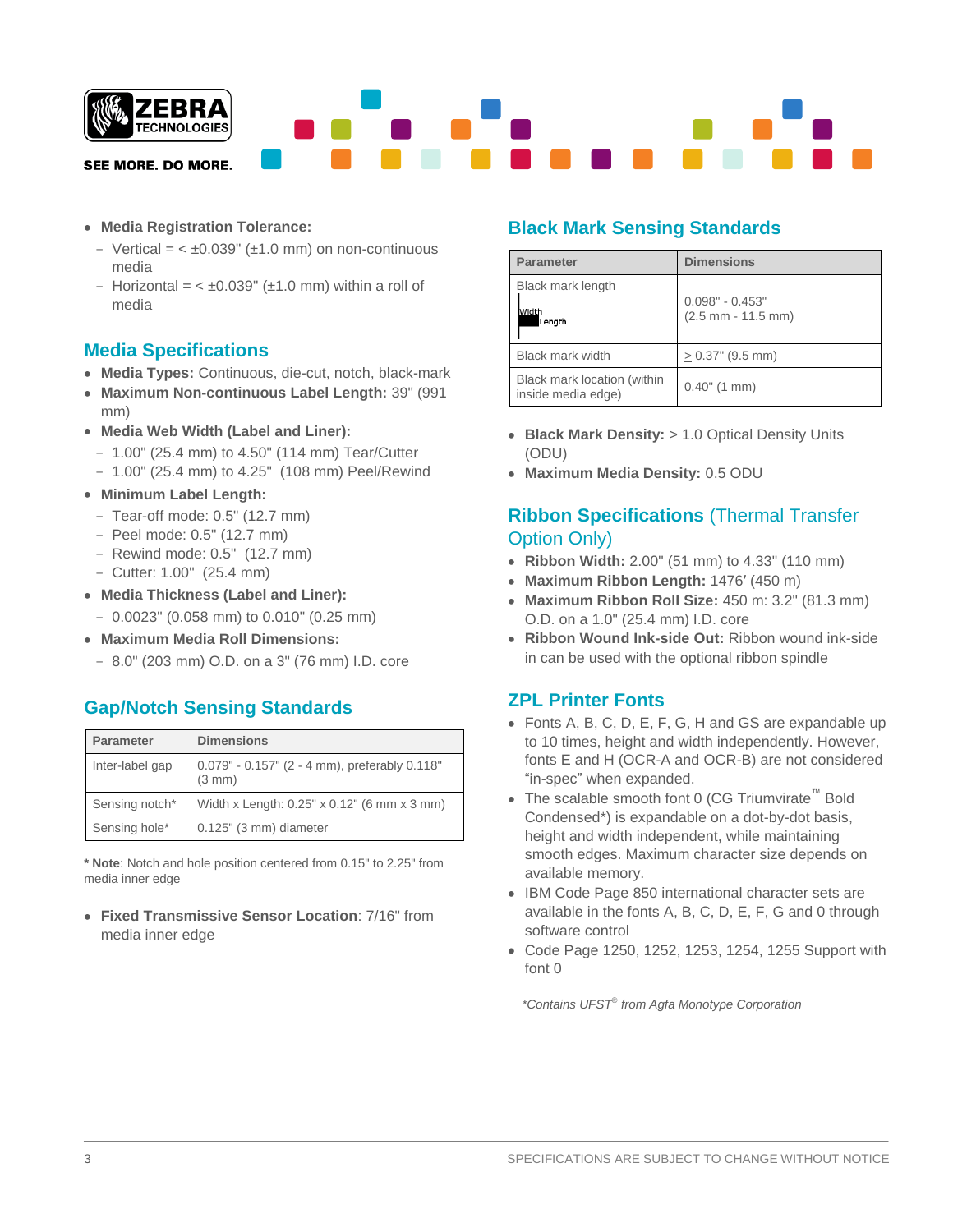

SEE MORE. DO MORE.

# **Font Matrices: 8 dot/mm (203 dpi***)* **Printheads**

| Font                            |        | <b>Matrix</b> |                       | Type*            | <b>Character Size</b>        |       |               |        |       |               |
|---------------------------------|--------|---------------|-----------------------|------------------|------------------------------|-------|---------------|--------|-------|---------------|
|                                 |        |               |                       |                  | Inches<br><b>Millimeters</b> |       |               |        |       |               |
|                                 | Height | Width         | Inter-<br>Char<br>Gap |                  | Height                       | Width | Char/<br>inch | Height | Width | Char/<br>inch |
| A                               | 9      | 5             | 1                     | $U-L-D$          | .044                         | .029  | 33.90         | 1.13   | 0.75  | 1.33          |
| B                               | 11     | 7             | $\overline{2}$        | U                | .054                         | .044  | 22.60         | 1.38   | 1.13  | 0.89          |
| C,D                             | 18     | 10            | $\overline{2}$        | U-L-D            | .088                         | .059  | 16.95         | 2.25   | 1.50  | 0.67          |
| E                               | 28     | 15            | 5                     | OCR-B            | .138                         | .098  | 10.17         | 3.50   | 2.50  | 0.40          |
| F                               | 26     | 13            | 3                     | $U-L-D$          | .128                         | .079  | 12.71         | 3.25   | 2.00  | 0.50          |
| G                               | 60     | 40            | 8                     | $U-L-D$          | .295                         | .236  | 4.24          | 7.50   | 6.00  | 0.17          |
| Н                               | 21     | 13            | 6                     | OCR-A            | .103                         | .093  | 10.71         | 2.63   | 2.38  | 0.42          |
| GS                              | 24     | 24            | $\Omega$              | <b>SYMBOL</b>    | .118                         | .118  | 8.48          | 3.00   | 3.00  | 0.33          |
| P                               | 20     | 18            | N/A                   | $U-L-D$          | .098                         | .089  | N/A           | 2.49   | 2.26  | N/A           |
| Q                               | 28     | 24            | N/A                   | $U-L-D$          | .138                         | .118  | N/A           | 3.51   | 2.99  | N/A           |
| R                               | 35     | 31            | N/A                   | U-L-D            | .172                         | .153  | N/A           | 4.37   | 3.89  | N/A           |
| S                               | 40     | 35            | N/A                   | U-L-D            | .197                         | .172  | N/A           | 5.00   | 4.37  | N/A           |
| T                               | 48     | 42            | N/A                   | U-L-D            | .236                         | .207  | N/A           | 5.99   | 5.26  | N/A           |
| $\cup$                          | 59     | 53            | N/A                   | U-L-D            | .290                         | .261  | N/A           | 7.37   | 6.63  | N/A           |
| V                               | 80     | 71            | N/A                   | U-L-D            | .394                         | .349  | N/A           | 10.0   | 8.86  | N/A           |
| $\Omega$                        |        |               | Default: 15 x 12      | U-L-D            | Scalable                     |       |               |        |       |               |
| *II - I Innorcaso I - Lowercaso |        |               |                       | $D -$ Deceanders |                              |       |               |        |       |               |

\*U = Uppercase, L = Lowercase, D = Descenders

# **Font Matrices: 12 dot/mm (300 dpi) Printheads**

| Font |        | <b>Matrix</b>    |                       | Type*         | <b>Character Size</b> |       |               |                    |       |               |
|------|--------|------------------|-----------------------|---------------|-----------------------|-------|---------------|--------------------|-------|---------------|
|      |        |                  |                       |               | Inches                |       |               | <b>Millimeters</b> |       |               |
|      | Height | Width            | Gap<br>Char<br>Inter- |               | Height                | Width | Charl<br>inch | Height             | Width | Char/<br>inch |
| Α    | 9      | 5                |                       | $U-L-D$       | .030                  | .020  | 50.00         | 0.76               | 0.51  | 1.97          |
| B    | 11     | 7                | $\overline{2}$        | U             | .037                  | .030  | 33.33         | 0.93               | 0.76  | 1.31          |
| C,D  | 18     | 10               | $\overline{2}$        | U-L-D         | .060                  | .040  | 25.00         | 1.53               | 1.02  | 0.98          |
| Ε    | 41     | 20               | 6                     | OCR-B         | .137                  | .087  | 11.54         | 3.47               | 2.20  | 0.45          |
| F    | 26     | 13               | 3                     | $U-L-D$       | .087                  | .053  | 18.75         | 2.20               | 1.36  | 0.74          |
| G    | 60     | 40               | 8                     | $U-L-D$       | .200                  | .160  | 6.25          | 5.08               | 4.07  | 0.25          |
| н    | 30     | 19               | 9                     | OCR-A         | .100                  | .093  | 10.71         | 2.54               | 2.37  | 0.42          |
| GS   | 24     | 24               | $\Omega$              | <b>SYMBOL</b> | .080                  | .080  | 12.50         | 2.03               | 2.03  | 0.49          |
| P    | 20     | 18               | N/A                   | $U-L-D$       | .098                  | .089  | N/A           | 2.49               | 2.26  | N/A           |
| Q    | 28     | 24               | N/A                   | $U-L-D$       | .138                  | .118  | N/A           | 3.51               | 2.99  | N/A           |
| R    | 35     | 31               | N/A                   | $U-L-D$       | .172                  | .153  | N/A           | 4.37               | 3.89  | N/A           |
| S    | 40     | 35               | N/A                   | $U-L-D$       | .197                  | .172  | N/A           | 5.00               | 4.37  | N/A           |
|      | 48     | 42               | N/A                   | $U-L-D$       | .236                  | .207  | N/A           | 5.99               | 5.26  | N/A           |
| U    | 59     | 53               | N/A                   | U-L-D         | 290                   | .261  | N/A           | 7.37               | 6.63  | N/A           |
| V    | 80     | 71               | N/A                   | $U-L-D$       | .394                  | .349  | N/A           | 10.0               | 8.86  | N/A           |
| 0    |        | Default: 15 x 12 |                       | U-L-D         | Scalable              |       |               |                    |       |               |

\*U = Uppercase, L = Lowercase, D = Descenders

# **Font Matrices: 24 dot/mm (600 dpi) Printheads**

| Font                                             |        | <b>Matrix</b>    |                       | Type*   | <b>Character Size</b> |       |                       |        |                    |               |  |
|--------------------------------------------------|--------|------------------|-----------------------|---------|-----------------------|-------|-----------------------|--------|--------------------|---------------|--|
|                                                  |        |                  |                       |         | <b>Inches</b>         |       |                       |        | <b>Millimeters</b> |               |  |
|                                                  | Height | Width            | Inter-<br>Char<br>Gap |         | Height                | Width | Inter-<br>Char<br>Gap | Height | Width              | Char/<br>inch |  |
| A                                                | 9      | 5                | 1                     | $U-L-D$ | .030                  | .020  | 50.00                 | 0.76   | 0.51               | 1.97          |  |
| B                                                | 11     | 7                | $\overline{2}$        | U       | .037                  | .030  | 33.33                 | 0.93   | 0.76               | 1.31          |  |
| C,D                                              | 18     | 10               | $\overline{c}$        | $U-L-D$ | .060                  | .040  | 25.00                 | 1.53   | 1.02               | 0.98          |  |
| E                                                | 41     | 20               | 6                     | OCR-B   | .137                  | .087  | 11.54                 | 3.47   | 2.20               | 0.45          |  |
| F                                                | 26     | 13               | 3                     | $U-L-D$ | .087                  | .053  | 18.75                 | 2.20   | 1.36               | 0.74          |  |
| G                                                | 60     | 40               | 8                     | $U-L-D$ | .200                  | .160  | 6.25                  | 5.08   | 4.07               | 0.25          |  |
| Н                                                | 30     | 19               | 9                     | OCR-A   | .100                  | .093  | 10.71                 | 2.54   | 2.37               | 0.42          |  |
| GS                                               | 24     | 24               | $\Omega$              | SYMBOL  | .080                  | .080  | 12.50                 | 2.03   | 2.03               | 0.49          |  |
| P                                                | 20     | 18               | N/A                   | $U-L-D$ | .098                  | .089  | N/A                   | 2.49   | 2.26               | N/A           |  |
| Q                                                | 28     | 24               | N/A                   | $U-L-D$ | .138                  | .118  | N/A                   | 3.51   | 2.99               | N/A           |  |
| R                                                | 35     | 31               | N/A                   | $U-L-D$ | .172                  | .153  | N/A                   | 4.37   | 3.89               | N/A           |  |
| S                                                | 40     | 35               | N/A                   | $U-L-D$ | .197                  | .172  | N/A                   | 5.00   | 4.37               | N/A           |  |
|                                                  | 48     | 42               | N/A                   | U-L-D   | .236                  | .207  | N/A                   | 5.99   | 5.26               | N/A           |  |
| $\cup$                                           | 59     | 53               | N/A                   | $U-L-D$ | .290                  | .261  | N/A                   | 7.37   | 6.63               | N/A           |  |
| V                                                | 80     | 71               | N/A                   | $U-L-D$ | .394                  | .349  | N/A                   | 10.0   | 8.86               | N/A           |  |
| $\Omega$                                         |        | Default: 15 x 12 |                       | U-L-D   | Scalable              |       |                       |        |                    |               |  |
| $*U = U$ ppercase, L = Lowercase, D = Descenders |        |                  |                       |         |                       |       |                       |        |                    |               |  |

### **ZPL Barcode Symbologies & Specifications**

- Barcode modulus "X" dimension:
	- Picket fence (non-rotated) orientation:
		- $203$  dpi = 4.9 mil to 49 mil
		- $\overline{300}$  dpi = 3.3 mil to 33 mil
		- $600$  dpi = 1.6 mil to 16 mil
	- Ladder (rotated) orientation:
		- $203$  dpi = 4.9 mil to 49 mil
		- $\approx 300$  dpi = 3.9 mil to 39 mil
		- $600$  dpi = 1.6 mil to 16 mil
- Barcode Ratios  $-2:1$ , 7:3, 5:2 and 3:1
- Linear Barcodes: Code 11, Code 39, Code 93, Code 128 with subsets A/B/C and UCC Case Codes, ISBT-128, UPC-A, UPC-E, EAN-8, EAN-13, UPC and EAN 2 or 5-digit extensions, Plessey, Postnet, Standard 2-of-5, Industrial 2-of-5, Interleaved 2-of-5, Logmars, MSI, Codabar, Planet Code
- 2-Dimensional Barcodes: Codablock, PDF417, Code 49, DataMatrix, MaxiCode, QR Code, TLC 39, MicroPDF, RSS-14 (and composite), Aztec

### **Zebra Programming Language (ZPL/ZPL II**® **)**

- Communicates in printable ASCII characters
- Unicode™ -compliant
- Compatible with mainframe, mini and PC hosts
- Downloadable objects include graphics, scalable and bitmap fonts, label templates and formats
- Adjustable print cache
- Data compression
- Automatic memory allocation for format while printing
- Automatic serialization of fields
- Format inversion (white on black)
- Mirror-image printing
- Four position field rotation (0º, 90º, 180º, 270º)
- Slew command
- Programmable label quantities with print, pause, cut control
- Status messages to host upon request